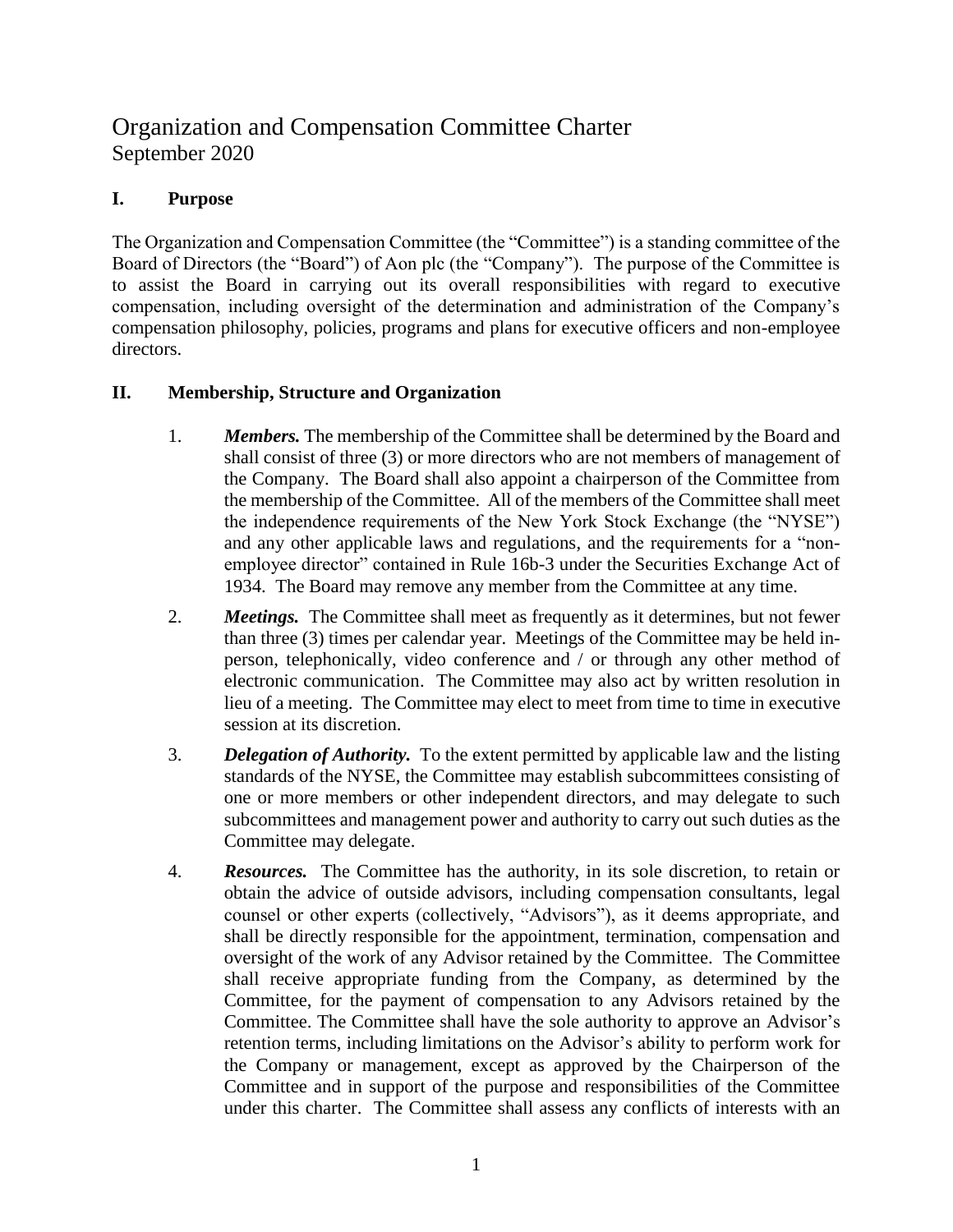Advisor and may select an Advisor only after taking into consideration factors relevant to such Advisor's independence, including any factors required to be considered under the listing standards of the NYSE and any other applicable law.

- 5. *Charter.* The Committee shall annually review and reassess the adequacy of this charter and recommend any proposed changes to the Board for approval.
- 6. *Agenda, Minutes and Reports.* The Chairperson of the Committee shall be responsible for setting the agendas for meetings. The agenda and information concerning the business to be conducted at each Committee meeting shall, to the extent practicable, be communicated to members sufficiently in advance of each meeting to permit meaningful review. The Chairperson of the Committee will report regularly to the Board on the Committee's activities, findings and recommendations, including the results of the Committee evaluation. The report to the Board may take the form of a written or oral report by the Chairperson or by any other member of the Committee designated by the Chairperson to make such report. The Company Secretary or representative designated by the Company Secretary shall assist the Committee in maintaining minutes or other records of meetings and activities.

## **III. Responsibilities**

The responsibilities of the Committee shall include the following:

- 1. *Compensation Philosophy and Program.* The Committee shall review and oversee the Company's compensation philosophy, and oversee the development and implementation of the Company's executive compensation programs. The Committee shall annually review the Company's executive compensation programs, including the peer companies for competitive pay and performance comparisons, and make any modifications that it deems necessary or advisable.
- 2. *Compensation of the Chief Executive Officer.* The Committee shall: (i) annually establish the Company's goals and objectives relevant to the compensation of the Chief Executive Officer of the Company (the "Chief Executive Officer"); and (ii) evaluate the performance of the Chief Executive Officer relative to those goals and objectives, the Company's financial performance and the Chief Executive Officer's individual performance. Based on such evaluation, and the review of competitive data and tally sheets, the Committee shall make recommendations for consideration and approval by the independent directors of the Board with respect to the compensation (including base salary, incentive compensation and equity-based awards) of the Chief Executive Officer.
- 3. *Officer Compensation.* The Committee shall annually review and approve the compensation of the Company's officers subject to Section 16 of the Securities Exchange Act of 1934, as amended ("Section 16 Officers"), and such other members of senior management as the Committee deems appropriate.
- 4. *Employment and Other Compensation Arrangements.* Other than with respect to the Chief Executive Officer, the Committee shall review and approve the terms of any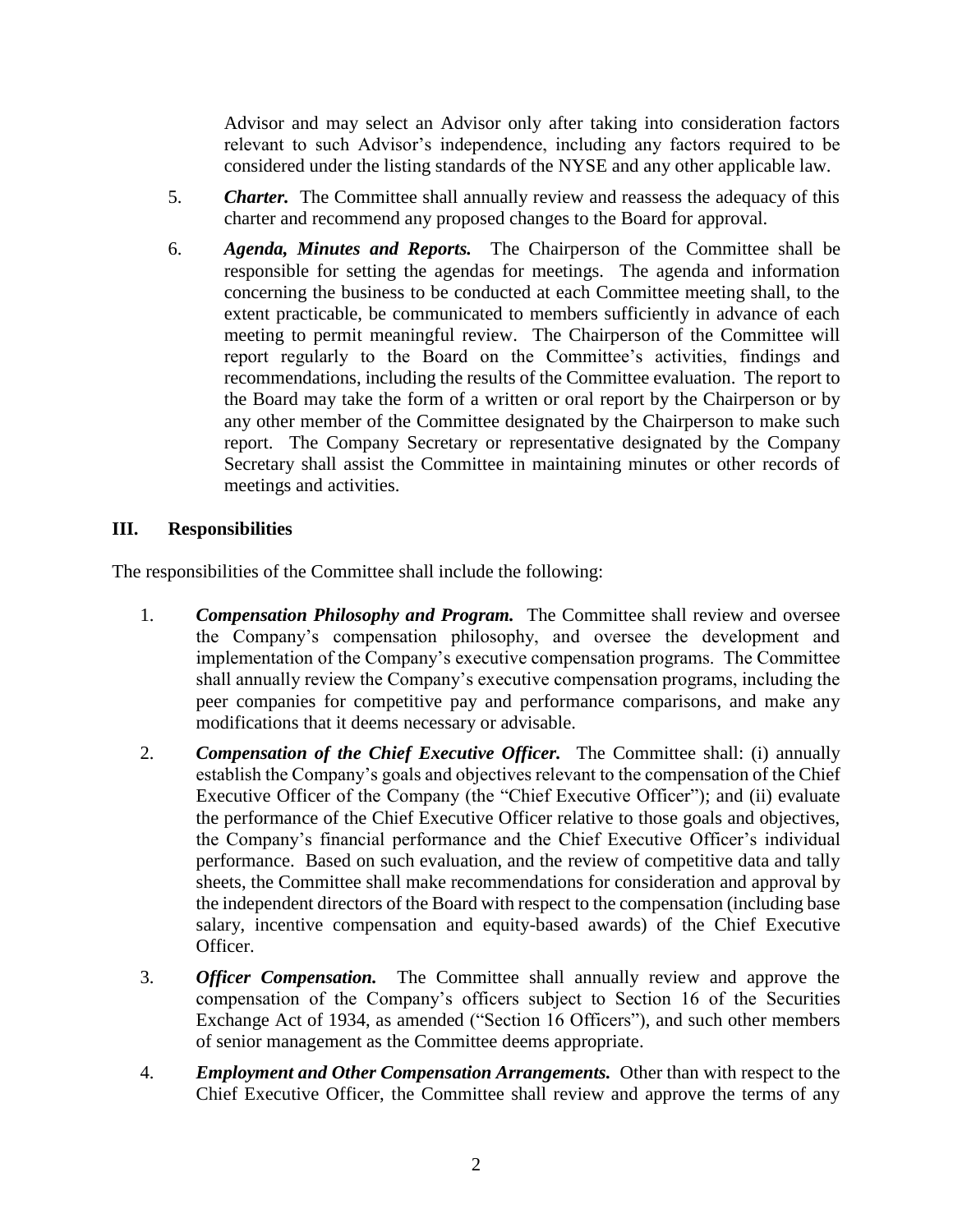employment agreement, severance or transition agreement or other compensation arrangements to which any Section 16 Officer will be a party, and may, at its discretion, review the terms of any such agreements or arrangements to which any other member of senior management will be a party. With respect to any employment agreement, severance or transition agreement or other compensation arrangements to which the Chief Executive Officer is a party, the Committee shall make recommendations for consideration and approval by the independent directors of the Board with respect to such agreements or arrangements.

- 5. *Incentive and Equity-Based Compensation Plans.* The Committee shall review and make recommendations to the Independent members of the Board, when necessary, with respect to the Company's incentive-compensation plans and equity-based compensation plans. The Committee shall exercise such power and authority as may be permitted or required under such plans. The Committee shall also oversee compliance with the requirements of the NYSE with respect to shareholder approval of equity-based compensation plans.
- 6. *Benefit Plans.* In consultation with management, the Committee shall authorize or approve the adoption, amendment or termination of the Company's material employee benefit plans and programs. In addition, the Committee shall review and approve the appointment of fiduciaries with respect to the fiduciary committees of certain of the Company's employee benefit plans.
- 7. *Director Compensation.* The Committee shall from time to time review and make recommendations for approval to the independent directors of the Board with respect to the compensation of non-executive directors. This review shall occur no less frequently than every two years.
- 8. *Compensation Discussion and Analysis; Compensation Disclosures.* The Committee shall review and discuss the Compensation Discussion and Analysis ("CD&A") section proposed for inclusion in the Company's Annual Report on Form 10-K (the "Form 10- K") and annual proxy statement with management, and recommend to the Board whether the CD&A should be included in the Form 10-K and proxy statement. In connection with this review, the Committee shall also review the related tabular and other disclosures about executive and director compensation proposed by management for inclusion in the Form 10-K and proxy statement.
- 9. *Annual Compensation Committee Report.* The Committee shall produce an annual report for inclusion in the Company's annual proxy statement, all in accordance with applicable rules and regulations.
- 10. *Review of Risk Assessment of Compensation Programs.* The Committee shall review potential risks associated with the Company's compensation policies and practices, including incentive and commission arrangements for all employees.
- 11. *Shareholder Voting.* The Committee shall oversee the Company's submissions to shareholders on executive compensation matters, including the advisory votes on executive compensation, the frequency of such votes, and any approvals for the directors' remuneration report (including the directors' remuneration policy) and related follow-up with proxy advisory firms and other shareholder groups. The